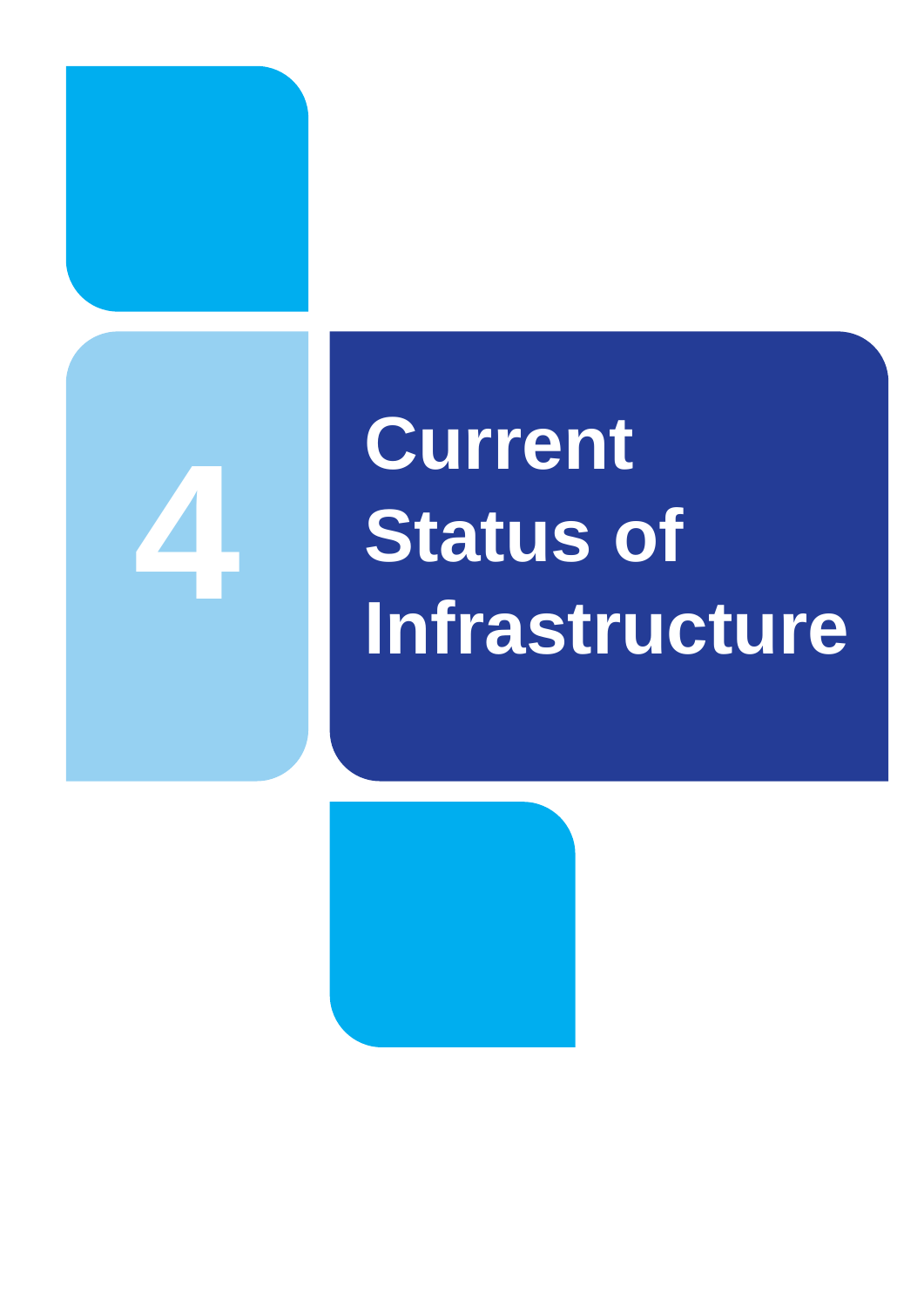# **4.1 Introduction**

Irish Water are committed to continuous improvement to our water supply network. Throughout the development of the Framework Plan and the draft RWRP-SW there has been a requirement to continue to design and deliver projects, particularly in relation to critical water quality risks (which could have the potential to impact human health) and/or supply reliability issues. For example, this may include projects required to remove 'boil water' notices. These critical works are addressed through our critical infrastructure projects which are completed under our capital investment plans. Critical projects and programmes to address potential public health issues are therefore on-going and are not impacted or delayed by the delivery of the NWRP.

Outside of the NWRP, Irish Water's investment follows investment periods (known as Revenue Control periods) which set out how much Irish Water can spend on projects and programmes for that period. These are subject to oversight by and approval of the Commission for Regulation of Utilities (CRU). Our first Capital Investment Plan covered the period 2014-2016 whilst the second investment plan covered 2017 to 2019. We are currently carrying out work which was identified in our RC3 Capital Investment Plan 2020-2024.Throughout the development of the NWRP and draft RWRP-SW, Irish Water have continued working on a range of existing critical infrastructure projects funded by Irish Water's RC3 Capital Investment Plan and we continue to identify and complete further critical infrastructure projects.

Between January 2014 and December 2019 Irish Water invested €3.9 billion in public water and wastewater infrastructure, with a further projected spend of circa €5bn by 2024. We have invested in a range of water projects and programmes that will support and enable proper planning and sustainable development at a National, Regional and Local Level. The objective of this approach has been to deliver a balanced portfolio of investment across the three (3) themes of Quality, Conservation and Future Proofing.

This section provides in-sight into the current status of the infrastructure within the South West Region, critical infrastructure work that has already been completed and critical infrastructure work that is currently ongoing.

# **4.2 National Investment Programmes**

Irish Water are committed to improving the Quality of water received by our customers. In order to bring about improvements, we have identified critical water quality requirements nationally and are currently delivering a range of national programmes to address high risk water supplies.

National programmes being implemented to address asset reliability and water quality issues include:

- The **Source Protection Programme** which develops or upgrades groundwater sources.
- The **Reservoir Cleaning Programme** which involves inspections of reservoirs and the development of a prioritised works (cleaning/repair) schedule for implementation. The programme aims to reduce network water Quality issues.
- The **Disinfection Programme** which consists of chlorination upgrades and/or UV installations/upgrades to help resolve network water Quality issues.
- The **Lead Mitigation Programme** which is a pilot programme that involves the addition of orthophospate (a food additive) to the water to prevent lead in domestic pipes dissolving into drinking water. This programme will run in parallel to the Targeted Lead Services Replacement of all lead pipework on the public parts of the distribution system and the Government National Lead Strategy.
- **Trihalomethane (THMs) Reduction** works (Box 4.1).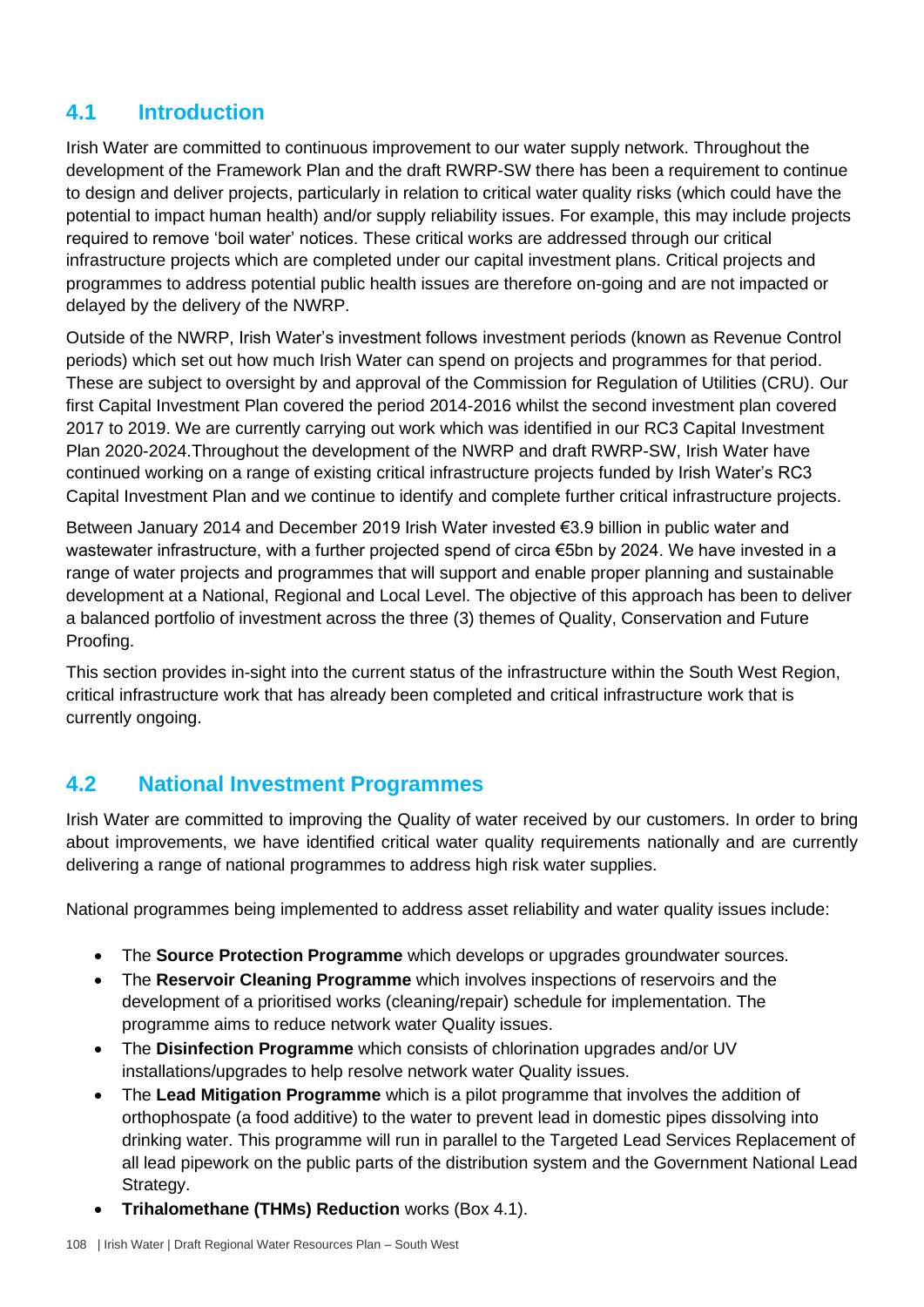#### **Box 4.1 – Trihalomethanes**

Trihalomethanes are a by-product that can be formed when we disinfect\* water supplies that contain naturally occurring organic matter. Within the European Union (Drinking Water) Regulations 2014 (as amended)<sup>1</sup>, the maximum permitted levels of THMs in drinking water is set at 100 mg/L. When Irish Water took over the public supply in Ireland in 2014 it was estimated that 74 water supply zones (WSZs) within the public water supply were at risk of exceeding the limits for THMs. The European Court of Justise initiated an infringement case against Ireland for failing to address this issue.

Since then, Irish Water has invested in our water supplies and resolved the THM issues in 65 of the 74 WSZs originally listed as part of the infringement case. The remaining nine (9) WSZs cover a population of 52,000 and will be permanently resolved by 2024.

\* It should be noted that the potential health risks associated with THMs are much lower than the risk of serious illness that could result from drinking water that has not been properly disinfected.

Through our National Disinfection Programme, we have upgraded a total of 255 Water Treatment Plants (WTPs). Under our National Lead Programme, we have replaced a total of 38,414 lead services, which represents a significant investment in protecting public health.

We are also targeting investment to improve water Quality in order to lift Boil Water Notices (BWN). Since 2014 we have lifted 243 BWN's impacting over 1.7 million people of which over 40,000 of these people were on BWN's for a period of over a year. Through investment in water assets and infrastructure, the number of customers served by vulnerable water supplies (those on the EPA's Remedial Action List (RAL)) has reduced to its lowest ever level. Irish Water has removed 87 public water schemes from the EPA's remedial action list (RAL) between 2014 and 2020 reducing the number of WTPs on the RAL from 140 to 53.

These national programmes are currently funded and being delivered as part of our regulated Capital Investment Plan 2020-2024 however, due to the condition of our existing asset base and the large number of sites to be addressed, it may take several investment cycles before we have the appropriate risk controls in place across all our supplies. For this reason, the development of our Preferred Approaches, presented in Section 7 and Section 8 of this Plan, consider these water Quality issues alongside the supply demand balance issues. As explained in Section 2 of this draft Plan, our long-term approach will increasingly include catchment management for drinking water source protection in partnership with key stakeholders

### **4.3 Progress in the South West Region**

#### **4.3.1 National Investment Programmes within the South West Region**

The implementation status of national programmes across the South West Region is summarised in Table 4.1. Twenty-four (24) of the 243 BWNs that have been lifted since 2013 were located in the South West Region benefitting over 15,000 customers. Currently there are approximately 27 customers on BWN in the region.

Within the South West Region there are currently 11 WTPs which are listed on the EPA's Remedial Action List.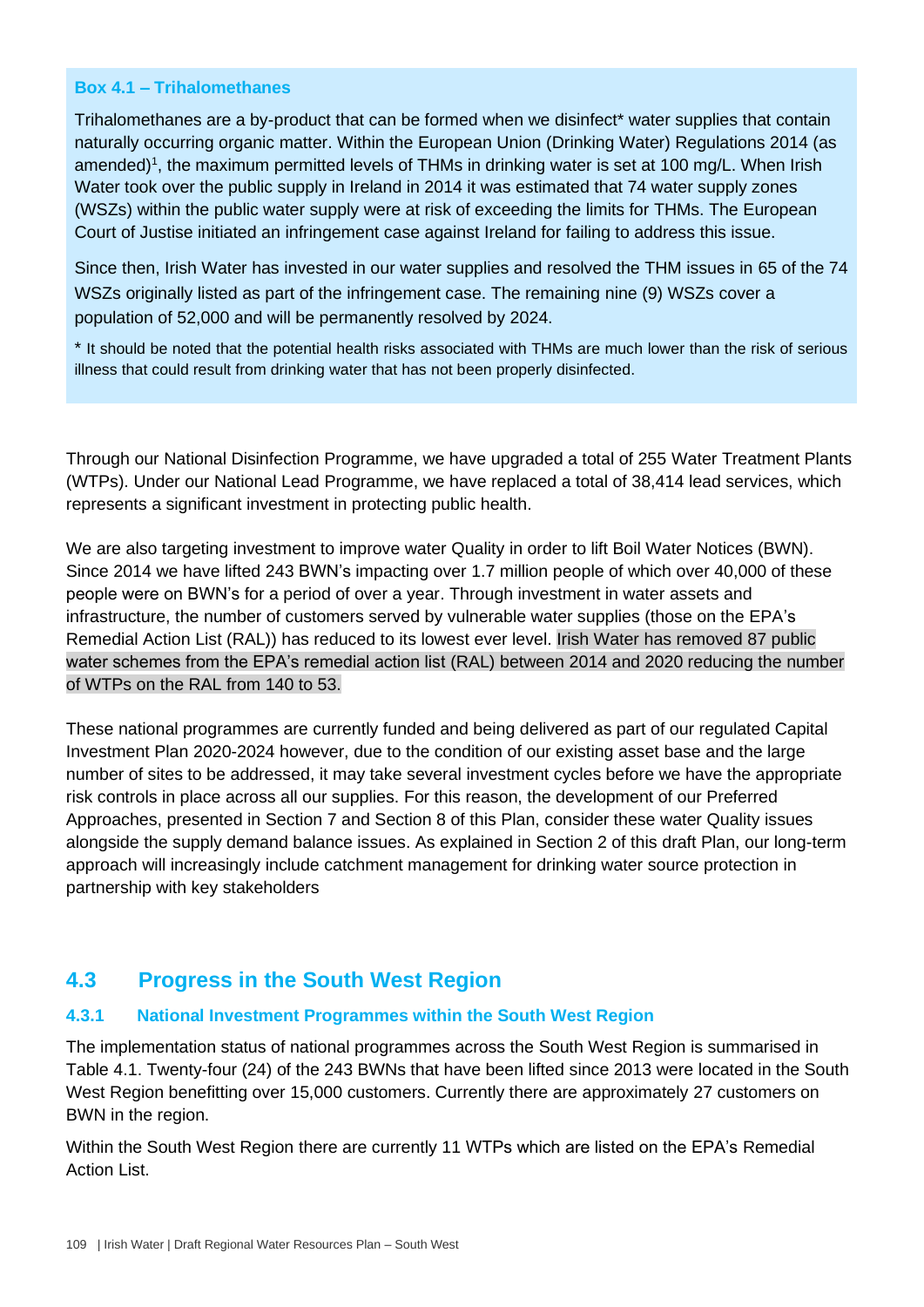**Table 4.1 National Investment Programmes in the South West Region**

| <b>Study</b><br><b>Area</b> | <b>Source Protection</b><br><b>Programme</b> | <b>Reservoir Cleaning</b><br><b>Programme</b> | <b>Disinfection Programme*</b> |
|-----------------------------|----------------------------------------------|-----------------------------------------------|--------------------------------|
| <b>SAH</b>                  | Works complete at 4 WTPs                     | Works progressing at<br>29 sites              | Works complete at 6 sites      |
|                             | Works progressing at 3 WTPs                  |                                               | Works progressing at 63 sites  |
| <b>SAI</b>                  | Works complete at 1 WTP                      | Works progressing at<br>79 sites              | Works complete at 15 sites     |
|                             | Works progressing at 2 WTPs                  |                                               | Works progressing at 64 sites  |
| SAJ                         | Works progressing at 1 WTP                   | Works progressing at<br>62 sites              | Works complete at 1 site       |
|                             |                                              |                                               | Works progressing at 61 sites  |

\*Any other requirements within the remaining supplies will be identified via Drinking Water Safety Plans with solutions developed as part of the Regional Plan.

#### **4.3.2 Identification of Critical Infrastructure Projects within the South West Region**

Local critical infrastructure projects have and continue to be completed across the South West Region (in-flight projects). These include WTP upgrades to improve water Quality, critical mains replacements to improve supply Reliability, critical network upgrades, reservoir refurbishments, construction of new reservoirs and the installation of new boreholes. These works are important as the benefits of having sufficient water supplies in terms of Quality and Quantity are negated if we cannot distribute the water we produce effectively around our networks. We also need sufficient treated water storage to enable us to respond to planned or unplanned outages on our trunk main and distribution networks. It is likely that it may take 5-10 investment cycles before we address all issues with the existing water supplies. As a result of this, priority projects (such as those to remove sites from the RAL) have been identified.

#### **4.3.3 Completed Critical Infrastructure Projects**

Nationally, between 2014 and 2019 we delivered key outcomes to support growth including constructing 11 new WTPs and upgrading 36 WTPs. We have also laid a total of 1,906km of new and rehabilitated water main. Major national strategic infrastructure water projects have also been progressed. Case studies of work completed in the South West Region include:

- The National Leakage Reduction Programme addressing leakage in Baltimore (SAI)<sup>2</sup>, Kilbrin, Castlecor and Ballyhest (SAJ)<sup>3</sup> and Cape Clear Island (SAI)<sup>4</sup> (Box 4.2).
- The completion of the €30 million Kerry Central Regional Water Supply Scheme (Lough Guitane) $5$  (Box 4.3).
- The improvement works for Ballingeary Water Supply Scheme<sup>6</sup> (Box 4.4).

It should be noted that some critical infrastructure projects have been progressed to support growth as part of our current regulated investment cycle. As such these measures do not improve Levels of Service, they prevent current levels from deteriorating further. Future Need will be addressed through the Preferred Approaches discussed in Section 6 - 8.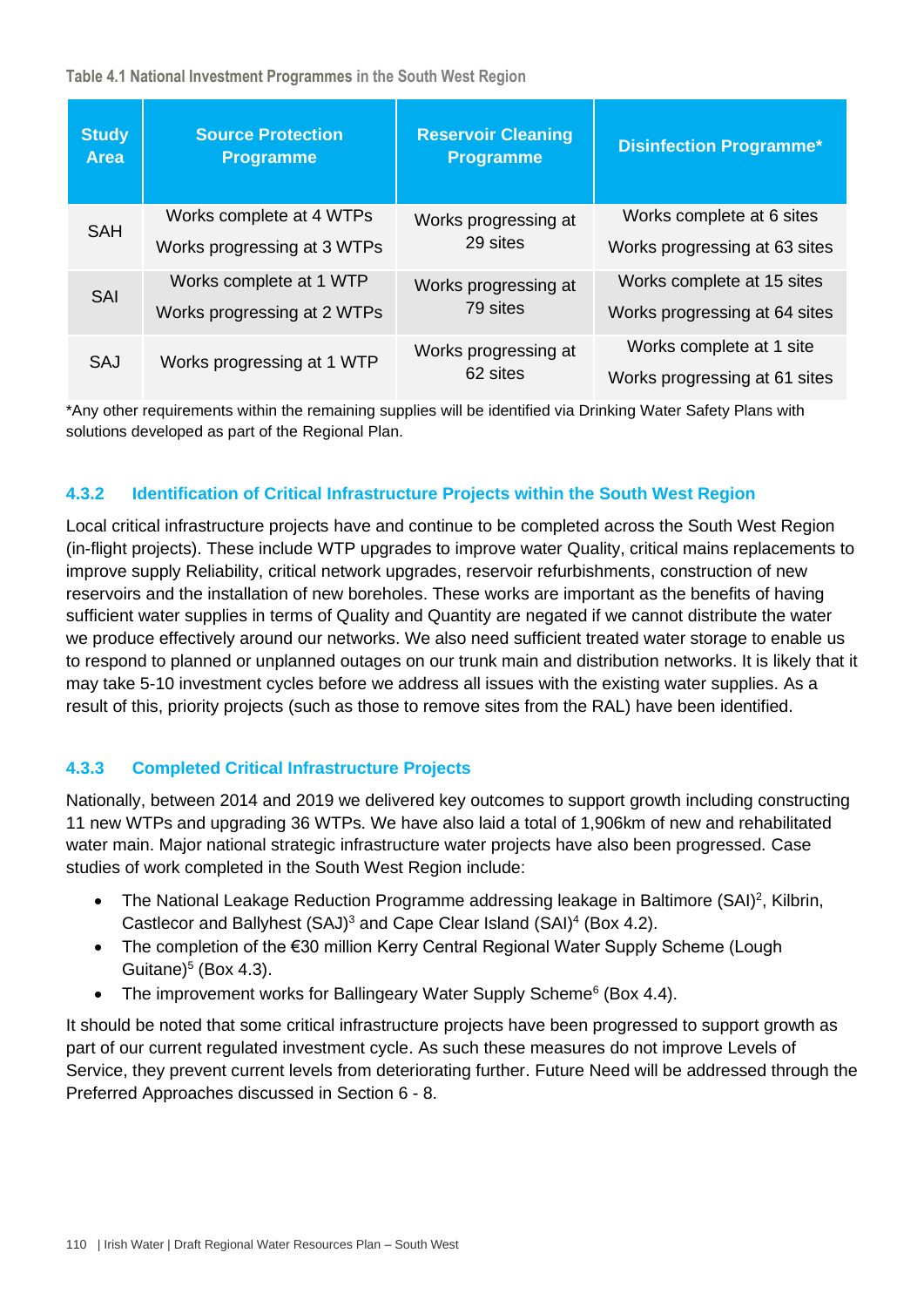#### **Box 4.2 – National Leakage Reduction Programme**

Everyday treated water in Ireland is lost through leaks before it reaches our taps. Leaks can be difficult to find because they happen in the vast and complex network of pipes below ground. Many of these pipes are now old and damaged and need to be repaired or replaced to improve our water Quality and supply.

To reduce drinking water lost to leaks Irish Water have implemented the National Leakage Reduction Programme (investing an expected €500 million up to the end of 2021) to provide a more reliable water supply. As part of the National Leakage Reduction Programme, we're working with Local Authorities across the country. This involves fixing or replacing old, damaged pipes and reducing high levels of leakage to provide a more reliable water supply.

Watermain replacement works have been carried out across the South West Region including:

- An investment of €4.3 million on the island of Cape Clear to replace and rehabilitate approximately 11.5 km of aging watermains to reduce water bursts and leakage levels.
- The ongoing replacement of approximately 750 metres of problematic water mains in Lahern, Baltimore. The works will include the installation of new water service connections from the public water main to customers' property boundaries and the connection to customers' water supplies.
- The ongoing replacement of over 4,100 metres of problematic water mains in Kilbrin, Castlecor and Ballyhest. The works will include the installation of new water service connections from the public water main to customers' property boundaries and the connection to customers' water supplies.

The National Leakage Reduction Programme provides various benefits including:

- A more reliable water supply
- Improved water quality
- Reduced levels of leakage
- Individual water connections

Due to the implementation of this programme, we are now saving 166 million litres of drinking water daily.

In 2018 the rate of leakage nationally was 46%, but our ongoing work has reduced this to 38%.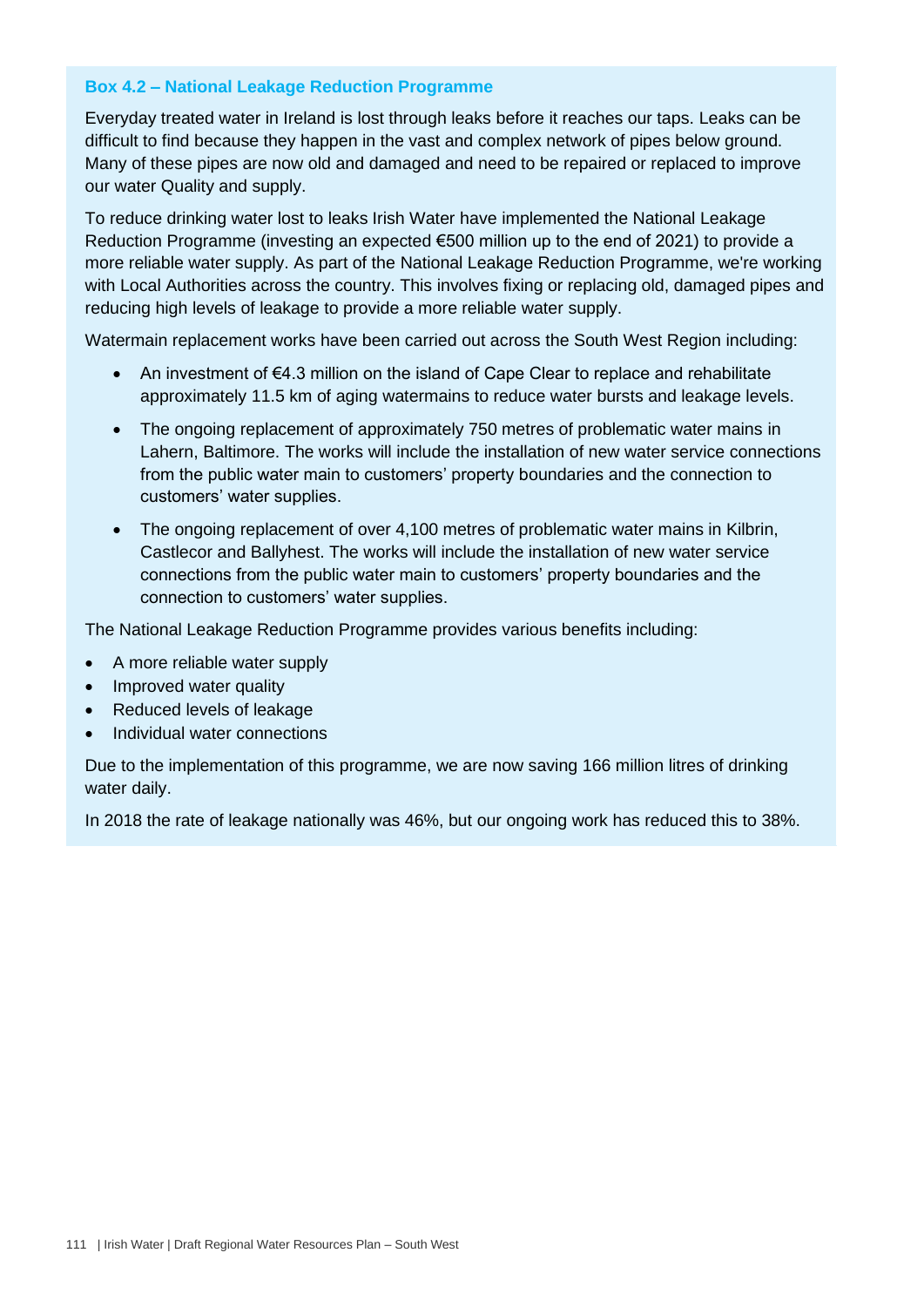#### **Box 4.3– Kerry Central Regional Water Supply Scheme (Lough Guitane)**

Over 62,000 people depend on the Kerry Central Regional Water Supply Scheme. The completion of a  $\epsilon$ 30 million project has enabled these 62,000 customers to be removed from the Environmental Protection Agency's Remedial Action List (RAL). The new water treatment plant (WTP) is among the largest in the country and provides over 50 million litres of drinking water every day.

Prior to the investment, raw water abstracted from Lough Guitane was not sufficiently treated meaning that customers within the region were potentially at risk from *Cryptosporidium*.

In order to remove the scheme from the RAL the abstraction intakes, pipes and pumping stations were upgraded, 15 million litres of water storage was installed, and additional water treatment processes were installed removing the risk of *Cryptosporidium* and Trihalomethanes (THMs)

The upgrades ensure a sustainable supply of water for residents, businesses and industry and benefits one of the main tourist regions in Ireland including Tralee, Killarney, Castleisland and Castlemaine.

#### **Box 4.4– Ballingeary Water Supply Scheme**

Working in partnership with Cork County Council Irish Water has completed works to improve the water supply for Balllingeary and the surrounding area. The existing water treatment plant (WTP) was upgraded due to elevated concentrations of Trihalomethanes (THMs) and other contaminants resulting in exceedances to drinking water standards.

Upgrades to the WTP included the construction of a kiosk to accommodate pumps and treatment related equipment, the installation of two (2) portable carbon filter units and supporting equipment and the installation of an ultraviolet treatment monitor.

The improvement works enabled the supply to be removed from the RAL and safeguarded water supplies for the area.

#### **4.3.4 In-Flight Critical Infrastructure Projects**

Some of the in-flight projects across the South West Region are presented in Table 4.2.

Irish Water are investing approximately €40 million to upgrade the water supply for 70% of Cork City through upgrade works at Lee Road water treatment plant (WTP)<sup>7</sup>. Lee Road WTP has had no major upgrade since the 1950s and upgrades are required to remove it from the EPA's RAL. The existing plant will be replaced with a new plant which is capable of supplying 40 million litres per day (Ml/d) of water to the Cork City area. The new plant will be able to meet the needs of Cork City's growing population supporting the social and economic development of the city.

Working in partnership with Kerry County Council Irish Water is completing an upgrade of Caragh Lake Water Supply Scheme<sup>8</sup>. The existing WTP requires an upgrade to resolve issues with THMs and aluminium which have exceeded drinking water standards. This investment will benefit over 1,800 customers. Required upgrades include the installation of Dissolved Air Flotation and Filtration (DAFF) units and pressure filters, installation of a mixing tank and associated ancillary equipment and upgrades to the WTP to improve removal of various contaminants. Upon completion of the works the water supply will be able to be removed from the EPA's RAL, safeguarding water supplies for the area.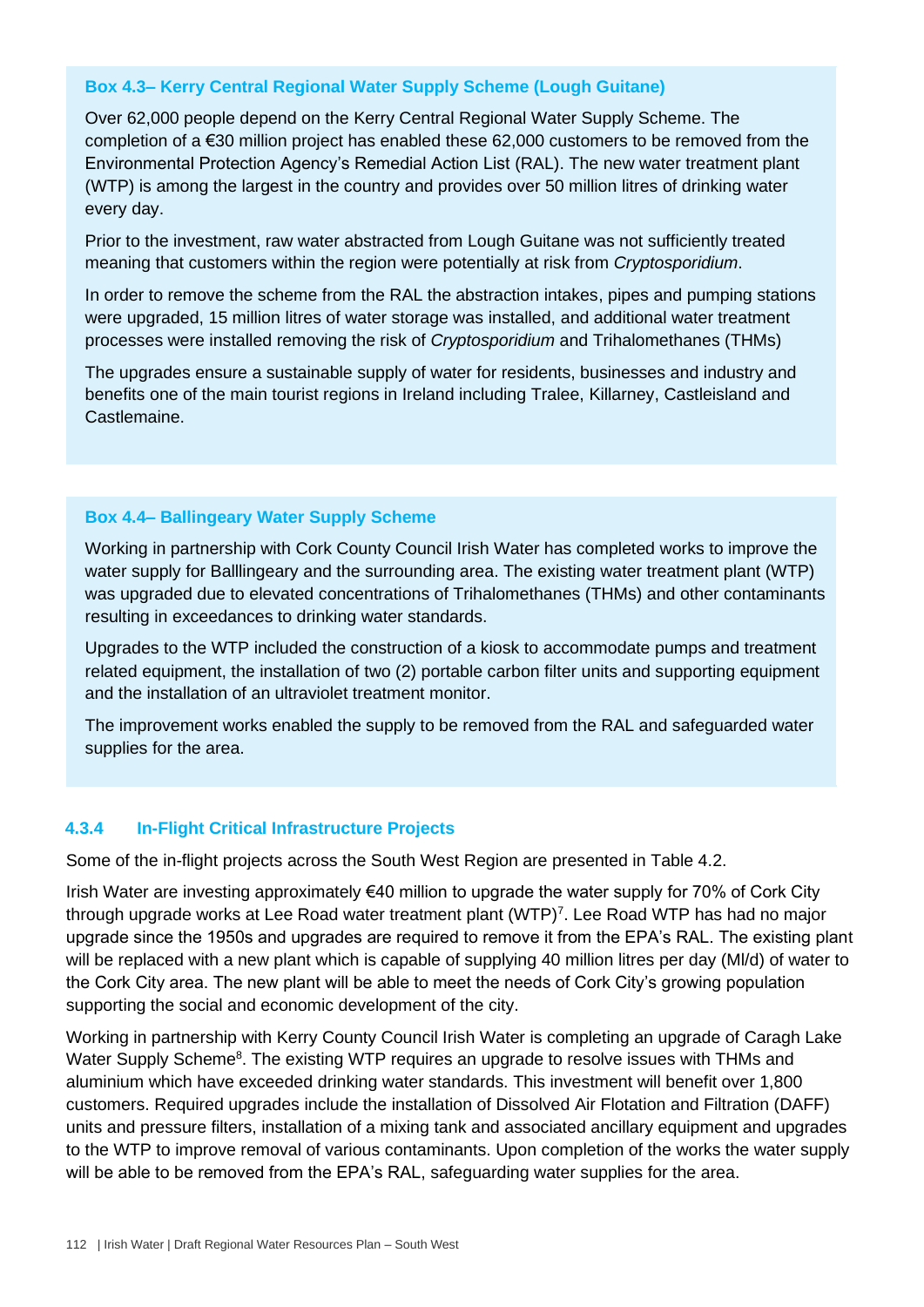Irish Water in partnership with Cork County Council are replacing lead service connections from the public water network across the Blackrock area<sup>9</sup>. The work will replace existing lead pipes with polyethylene pipes to improve water Quality due to the known risks associated with the presence of lead in water. Replacement of the pipes will also reduce the frequency of bursts and water outages, improving the supply of water to customers and businesses in the area. Replacement of the pipes and the resultant reduction in bursts will reduce leakage rates in the area. As part of the works, property owners will be notified if there is likely to be lead present within the boundary of their property so that they can make an informed decision as to whether to replace their property pipework.

| <b>In-Flight Project</b>                        | <b>Study Area</b> | <b>Progress</b> |
|-------------------------------------------------|-------------------|-----------------|
| Lee Road WTP <sup>7</sup>                       | SAI               | In Progress     |
| Caragh Lake Water Supply Scheme <sup>8</sup>    | <b>SAH</b>        | In Progress     |
| Distribution Network Repairs and Upgrades       | All Study Areas   | In Progress     |
| Blackrock Lead Service Replacement <sup>9</sup> | <b>SAI</b>        | In Progress     |
| National Leakage Reduction Programme            | All Study Areas   | In Progress     |

**Table 4.2 In-Flight Projects in the South West Region**

Upon progression with the NWRP and draft RWRP-SW, "In-flight" projects will be assessed against the Preferred Approaches identified and adapted as required. It should be noted that assessments and Preferred Approaches and solutions at this stage are at a Plan Level. The Preferred Approaches will have their own public consultations as part of the development of the draft RWRPs. These public consultations will take place throughout 2022. Environmental impacts and costing of projects are further reviewed at Project Level. No statutory consent or funding consent is conferred by inclusion in the draft RWRP-SW. Any projects that are progressed following this Plan will require individual environmental assessments, including Environmental Impact Assessment (as required) and screening for Appropriate Assessment, in support of planning applications (where a project requires planning permission) or in support of licencing applications (for example, for new abstractions). Any such applications will also be subject to public consultation.

# **4.4 Summary**

In summary, there are asset reliability issues across the distribution network within the South West Region and works will be required over the coming years to address this Need. An overview of the Need across the area is provided in the Study Area technical reports (Appendix 1 - 3).

# **4.5 Conclusions**

Irish Water are committed to improving supply Reliability across the South West Region. This section provides in-sight into the work that has already been completed to improve our water network as well as ongoing and planned work. Critical projects and programmes to address potential public health issues are on-going and are not impacted or delayed by the delivery of the NWRP.